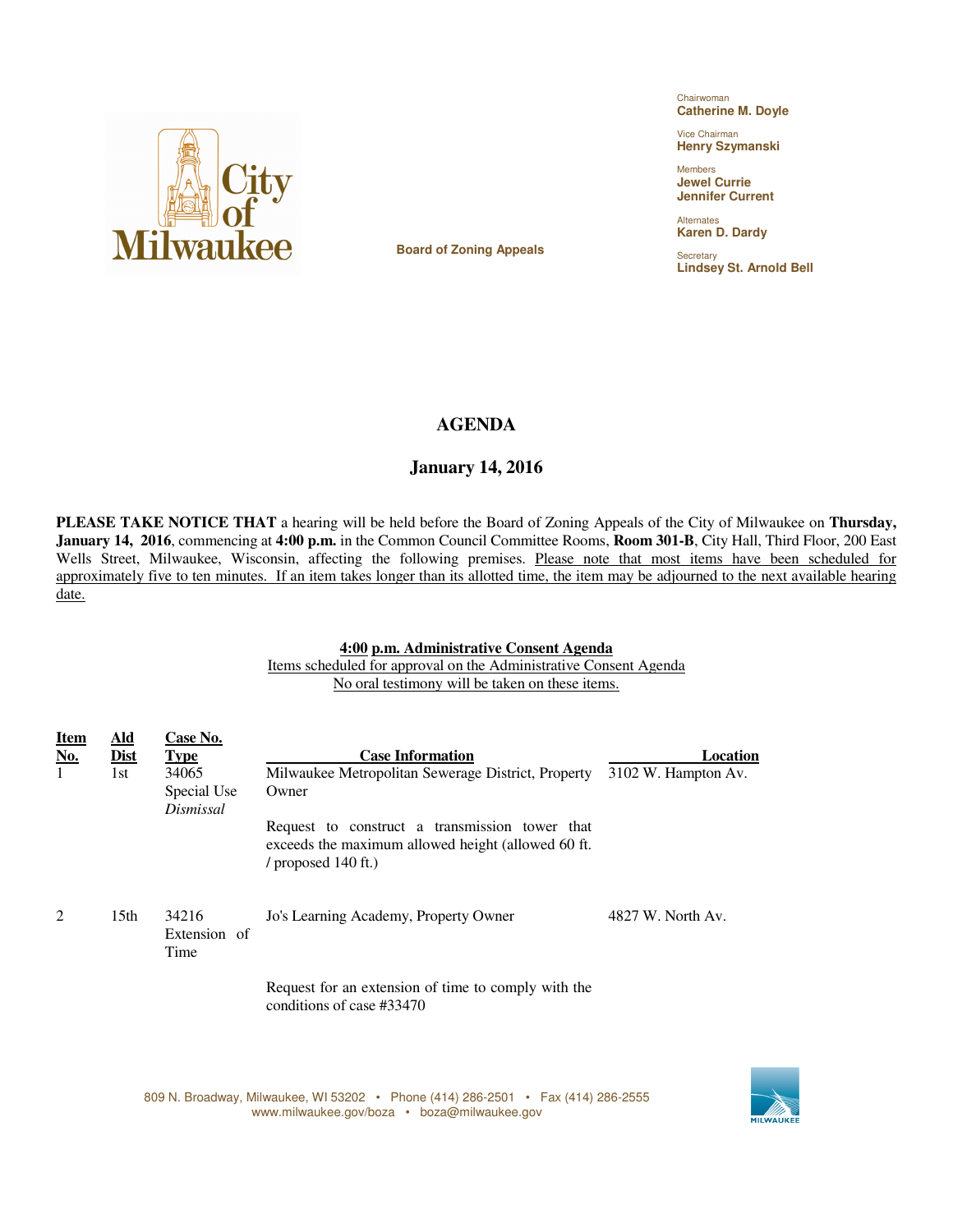|                           | Board of Zoning Appeals, Hearing on Thursday, January 14, 2016 |                         |                                                                                                                                                                                                                                                                                                                                                                                                                                                                   |                        |
|---------------------------|----------------------------------------------------------------|-------------------------|-------------------------------------------------------------------------------------------------------------------------------------------------------------------------------------------------------------------------------------------------------------------------------------------------------------------------------------------------------------------------------------------------------------------------------------------------------------------|------------------------|
| <b>Item</b><br><u>No.</u> | <u>Ald</u><br><b>Dist</b>                                      | Case No.<br><b>Type</b> | <b>Case Information</b>                                                                                                                                                                                                                                                                                                                                                                                                                                           | <b>Location</b>        |
|                           |                                                                |                         | 4:00 p.m. - Consent Agenda<br>Items Scheduled for approval on the Consent Agenda<br>No oral testimony will be taken on these items.<br>If there are any objections to these approvals, please make them known to the Board office in writing and at least 24 hours prior to the time of the hearing.<br>If written objections to these approvals are received, the item will not be approved and will be held for a public hearing to allow additional testimony. |                        |
| 3                         | 9th                                                            | 34184<br>Special Use    | The Imagination Station Child Care, Lessee                                                                                                                                                                                                                                                                                                                                                                                                                        | 7945 N. 76th St.       |
|                           |                                                                |                         | Request to increase the number of children from 80<br>to 115 per shift infant - 13 years of age, and to<br>continue occupying the premises as a day care center<br>operating Monday - Saturday 5:30 a.m. - midnight                                                                                                                                                                                                                                               |                        |
| 4                         | 9th                                                            | 34234<br>Special Use    | 8200 LLC, Property Owner                                                                                                                                                                                                                                                                                                                                                                                                                                          | 8200 W. Brown Deer Rd. |
|                           |                                                                |                         | Request to continue occupying the premises as a<br>motor vehicle filling station and car wash                                                                                                                                                                                                                                                                                                                                                                     |                        |
| 5                         | 9th                                                            | 34238<br>Special Use    | Titlemax of Wisconsin, Inc., Lessee                                                                                                                                                                                                                                                                                                                                                                                                                               | 7250 N. 76th St.       |
|                           |                                                                |                         | Request to continue occupying the premises as a title<br>loan agency                                                                                                                                                                                                                                                                                                                                                                                              |                        |
| 6                         | 9th                                                            | 34258<br>Special Use    | Fardale Home LLC, Property Owner                                                                                                                                                                                                                                                                                                                                                                                                                                  | 7716 W. Wabash Ct.     |
|                           |                                                                |                         | Request to continue occupying the premises as a<br>community living arrangement for 20 occupants (this<br>is a new operator)                                                                                                                                                                                                                                                                                                                                      |                        |
| 7                         | 9th                                                            | 34265<br>Special Use    | Mary Mitchell, Lessee                                                                                                                                                                                                                                                                                                                                                                                                                                             | 8225 N. 107th St. 2    |
|                           |                                                                |                         | Request to increase the number of occupants from 15<br>to 16 and to continue occupying the premises as a<br>community living arrangement (this is a new<br>operator)                                                                                                                                                                                                                                                                                              |                        |
| 8                         | 10 <sub>th</sub>                                               | 34245<br>Special Use    | Violet Wilkerson, Lessee                                                                                                                                                                                                                                                                                                                                                                                                                                          | 5836 W. Blue Mound Rd. |
|                           |                                                                |                         | Request to continue occupying the premises as a<br>second-hand sales facility                                                                                                                                                                                                                                                                                                                                                                                     |                        |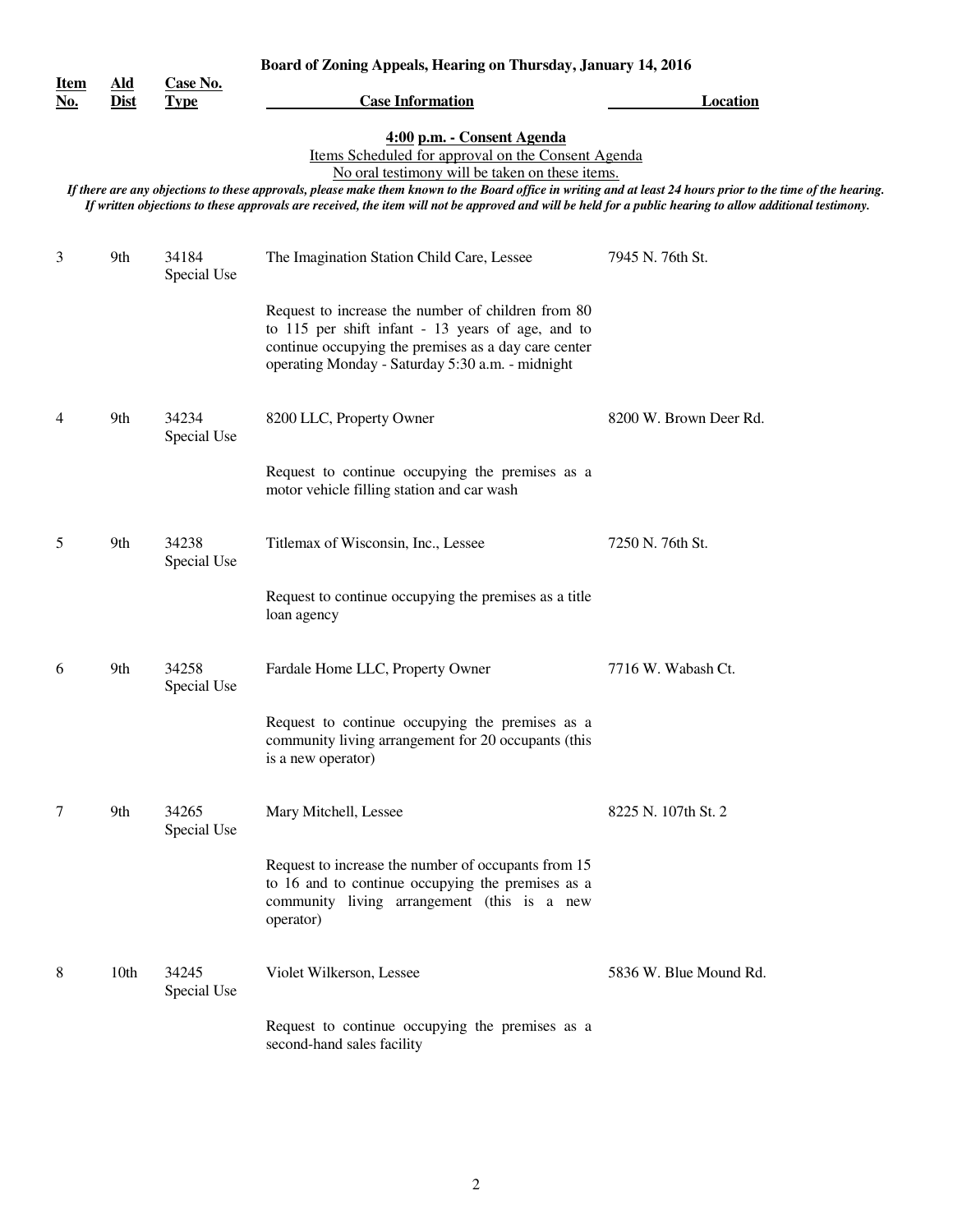|                           | Board of Zoning Appeals, Hearing on Thursday, January 14, 2016                                                                                                                                                   |                                  |                                                                                                                                                                                                        |                     |  |
|---------------------------|------------------------------------------------------------------------------------------------------------------------------------------------------------------------------------------------------------------|----------------------------------|--------------------------------------------------------------------------------------------------------------------------------------------------------------------------------------------------------|---------------------|--|
| <u>Item</u><br><u>No.</u> | $\underline{\mathbf{A}}\mathbf{Id}$<br><b>Dist</b>                                                                                                                                                               | Case No.<br><b>Type</b>          | <b>Case Information</b>                                                                                                                                                                                | <b>Location</b>     |  |
|                           |                                                                                                                                                                                                                  |                                  | 4:00 p.m. - Consent Agenda (Continued)                                                                                                                                                                 |                     |  |
|                           |                                                                                                                                                                                                                  |                                  | Items Scheduled for approval on the Consent Agenda                                                                                                                                                     |                     |  |
|                           | No oral testimony will be taken on these items.<br>If there are any objections to these approvals, please make them known to the Board office in writing and at least 24 hours prior to the time of the hearing. |                                  |                                                                                                                                                                                                        |                     |  |
|                           |                                                                                                                                                                                                                  |                                  | If written objections to these approvals are received, the item will not be approved and will be held for a public hearing to allow additional testimony.                                              |                     |  |
|                           |                                                                                                                                                                                                                  |                                  |                                                                                                                                                                                                        |                     |  |
| 9                         | 10 <sub>th</sub>                                                                                                                                                                                                 | 34260<br>Special Use             | Keana Allen, Lessee                                                                                                                                                                                    | 2707 N. 54th St.    |  |
|                           |                                                                                                                                                                                                                  |                                  | Request to continue occupying the premises as a day<br>care center for 35 children per shift infant - 13 years<br>of age, operating Monday - Saturday 6:00 a.m. -<br>midnight (this is a new operator) |                     |  |
| 10                        | 12 <sup>th</sup>                                                                                                                                                                                                 | 34214<br>Special Use             | TMS Minimart Inc., Lessee                                                                                                                                                                              | 902 W. National Av. |  |
|                           |                                                                                                                                                                                                                  |                                  | Request to continue occupying the premises as a<br>motor vehicle filling station                                                                                                                       |                     |  |
| 11                        | 12th                                                                                                                                                                                                             | 34255<br>Special Use             | Gustavo Nicola, Lessee                                                                                                                                                                                 | 820 S. Water St.    |  |
|                           |                                                                                                                                                                                                                  |                                  | Request to occupy a portion of the premises as a<br>personal instruction school                                                                                                                        |                     |  |
| 12                        | 12 <sup>th</sup>                                                                                                                                                                                                 | 34263<br>Special Use             | Southside Organizing Committee, Lessee                                                                                                                                                                 | 707 W. Lincoln Av.  |  |
|                           |                                                                                                                                                                                                                  |                                  | Request to continue occupying the premises as a<br>cultural institution                                                                                                                                |                     |  |
| 13                        | 12th                                                                                                                                                                                                             | 34212<br>Special Use             | Second Street Properties, LLC, Property Owner                                                                                                                                                          | 607 S. 5th St.      |  |
|                           |                                                                                                                                                                                                                  |                                  | Request to occupy the premises as an assembly hall                                                                                                                                                     |                     |  |
| 14                        | 13 <sub>th</sub>                                                                                                                                                                                                 | 34247<br>Dimensional<br>Variance | St. Roman's Catholic Church, Property Owner                                                                                                                                                            | 1710 W. Bolivar Av. |  |
|                           |                                                                                                                                                                                                                  |                                  | Request to erect a freestanding sign that exceed the<br>maximum allowed area (allowed 6.08 sq.ft. /<br>proposed 10 sq.ft.) and the maximum allowed height<br>(allowed 6 ft. / proposed 8 ft.)          |                     |  |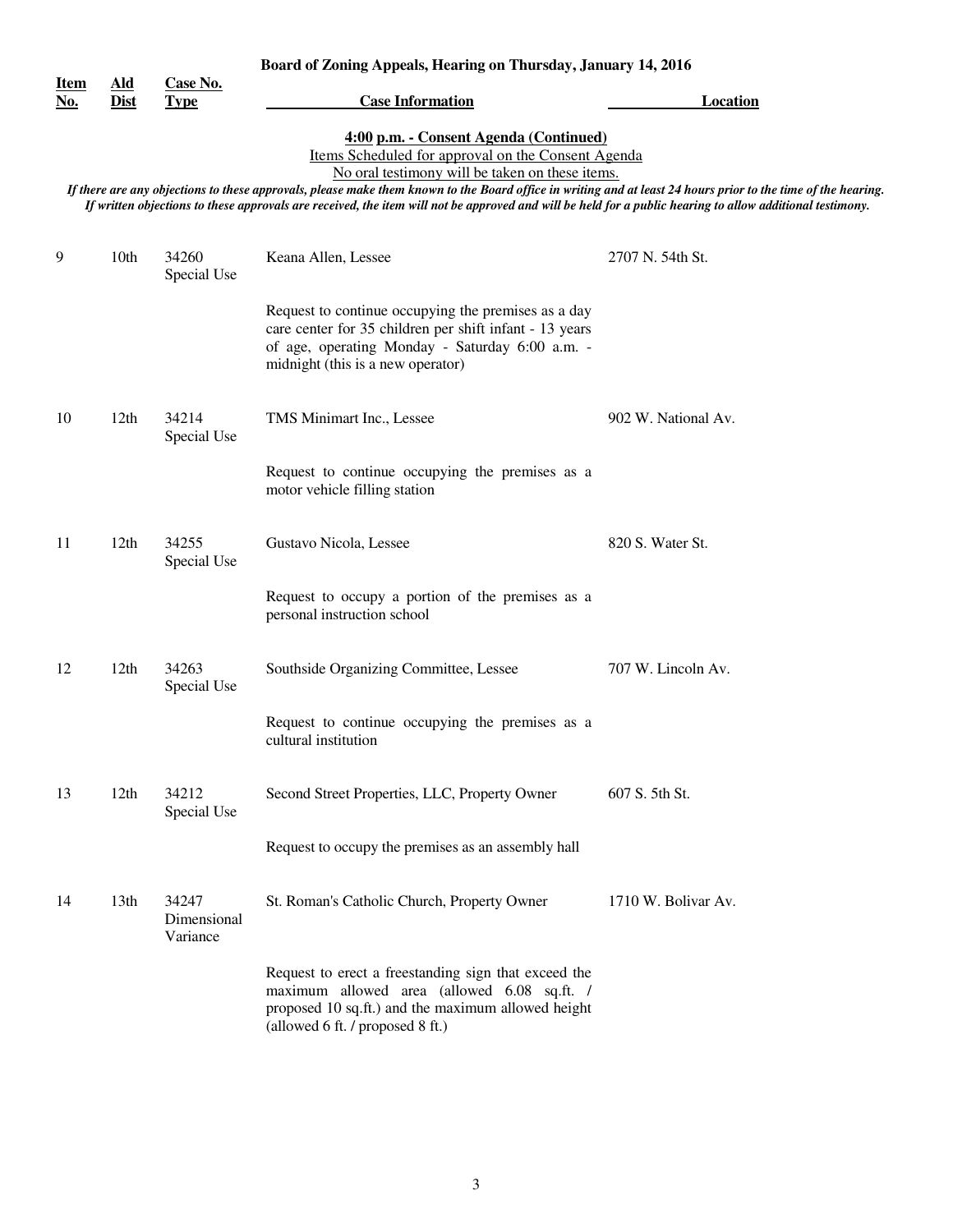|                           | Board of Zoning Appeals, Hearing on Thursday, January 14, 2016 |                         |                                                                                                                                                                                                                                                                                                                                                                                                                                                                               |                      |
|---------------------------|----------------------------------------------------------------|-------------------------|-------------------------------------------------------------------------------------------------------------------------------------------------------------------------------------------------------------------------------------------------------------------------------------------------------------------------------------------------------------------------------------------------------------------------------------------------------------------------------|----------------------|
| <u>Item</u><br><u>No.</u> | <u>Ald</u><br><b>Dist</b>                                      | Case No.<br><b>Type</b> | <b>Case Information</b>                                                                                                                                                                                                                                                                                                                                                                                                                                                       | <b>Location</b>      |
|                           |                                                                |                         | 4:00 p.m. - Consent Agenda (Continued)<br>Items Scheduled for approval on the Consent Agenda<br>No oral testimony will be taken on these items.<br>If there are any objections to these approvals, please make them known to the Board office in writing and at least 24 hours prior to the time of the hearing.<br>If written objections to these approvals are received, the item will not be approved and will be held for a public hearing to allow additional testimony. |                      |
| 15                        | 13 <sub>th</sub>                                               | 34252<br>Special Use    | College Restaurant LLC, Lessee                                                                                                                                                                                                                                                                                                                                                                                                                                                | 6262 S. 13th St.     |
|                           |                                                                |                         | Request to continue occupying the premises as a fast-<br>food/carry-out restaurant with drive-through facility                                                                                                                                                                                                                                                                                                                                                                |                      |
| 16                        | 13th                                                           | 34259<br>Special Use    | Fardale Home LLC, Property Owner                                                                                                                                                                                                                                                                                                                                                                                                                                              | 3031 W. Fardale Av.  |
|                           |                                                                |                         | Request to continue occupying the premises as a<br>community living arrangement for 20 occupants (this<br>is a new operator)                                                                                                                                                                                                                                                                                                                                                  |                      |
| 17                        | 14th                                                           | 34217<br>Special Use    | R&S of Wisconsin, LLC, Property Owner                                                                                                                                                                                                                                                                                                                                                                                                                                         | 1127 E. Oklahoma Av. |
|                           |                                                                |                         | Request to continue occupying the premises as a<br>motor vehicle filling station and car wash                                                                                                                                                                                                                                                                                                                                                                                 |                      |
| 18                        | 14th                                                           | 34218<br>Special Use    | N&K of Wisconsin LLC, Property Owner                                                                                                                                                                                                                                                                                                                                                                                                                                          | 1213 E. Howard Av.   |
|                           |                                                                |                         | Request to continue occupying the premises as a<br>motor vehicle filling station                                                                                                                                                                                                                                                                                                                                                                                              |                      |
| 19                        | 14th                                                           | 34221<br>Special Use    | The Family Mechanic, Lessee                                                                                                                                                                                                                                                                                                                                                                                                                                                   | 1122 E. Holt Av.     |
|                           |                                                                |                         | Request to continue occupying the premises as a<br>motor vehicle repair facility                                                                                                                                                                                                                                                                                                                                                                                              |                      |
| 20                        | 14 <sub>th</sub>                                               | 34248<br>Use Variance   | Charity Harvey, Lessee                                                                                                                                                                                                                                                                                                                                                                                                                                                        | 2999 S. Delaware Av. |
|                           |                                                                |                         | Request to occupy a portion of the premises as a<br>specialty school                                                                                                                                                                                                                                                                                                                                                                                                          |                      |
| 21                        | 15 <sub>th</sub>                                               | 34220<br>Special Use    | SDC Properties, Prospective Buyer                                                                                                                                                                                                                                                                                                                                                                                                                                             | 1730 W. North Av.    |
|                           |                                                                |                         | Request to occupy the premises as a social service<br>facility                                                                                                                                                                                                                                                                                                                                                                                                                |                      |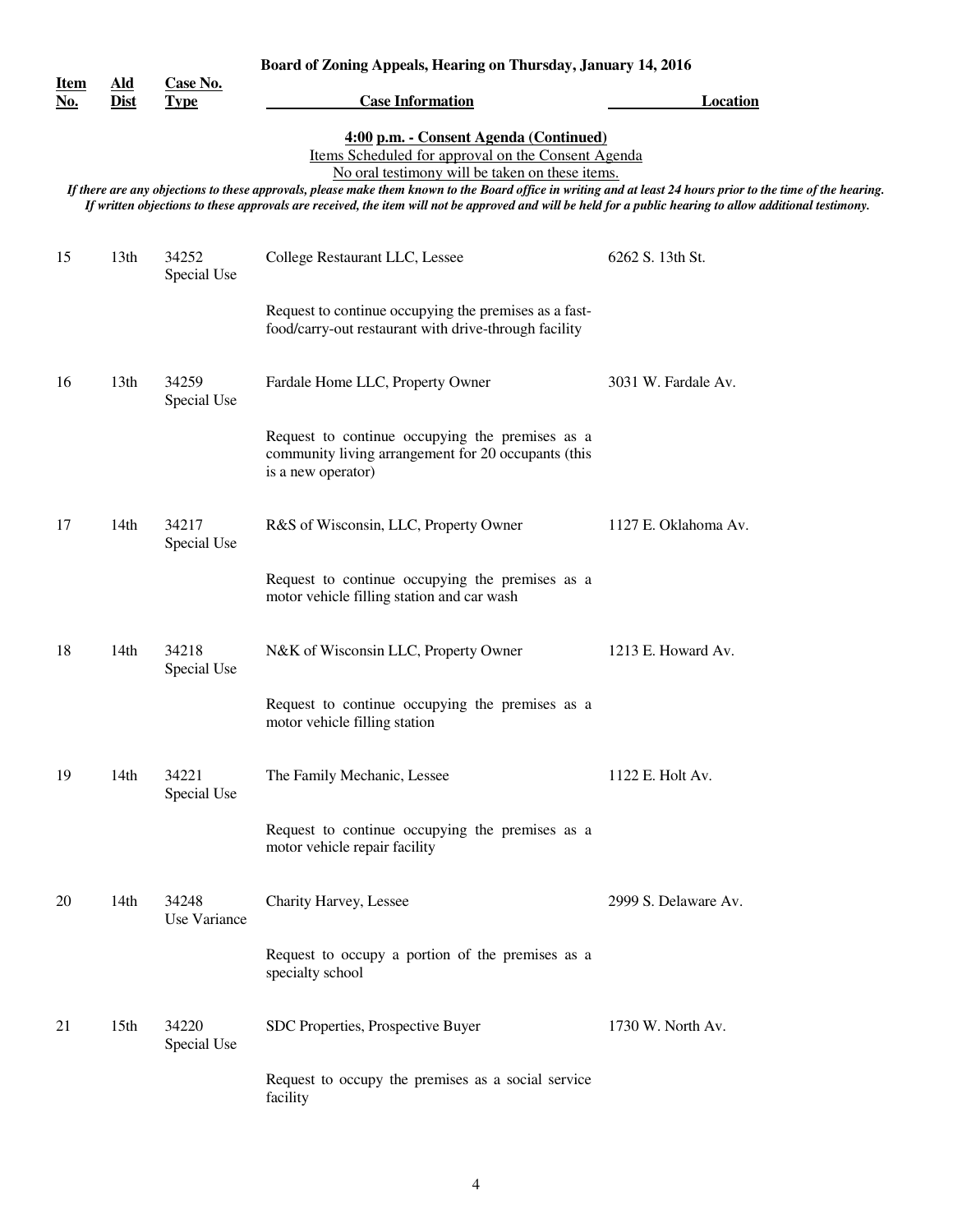|                           | Board of Zoning Appeals, Hearing on Thursday, January 14, 2016                                                                                                                                                                                                                                                                                                                                                                                                                |                         |                                                                                                                                                                                                                                                        |                         |  |  |
|---------------------------|-------------------------------------------------------------------------------------------------------------------------------------------------------------------------------------------------------------------------------------------------------------------------------------------------------------------------------------------------------------------------------------------------------------------------------------------------------------------------------|-------------------------|--------------------------------------------------------------------------------------------------------------------------------------------------------------------------------------------------------------------------------------------------------|-------------------------|--|--|
| <u>Item</u><br><u>No.</u> | $\underline{\mathbf{A}\mathbf{Id}}$<br><b>Dist</b>                                                                                                                                                                                                                                                                                                                                                                                                                            | Case No.<br><b>Type</b> | <b>Case Information</b>                                                                                                                                                                                                                                | <b>Location</b>         |  |  |
|                           | 4:00 p.m. - Consent Agenda (Continued)<br>Items Scheduled for approval on the Consent Agenda<br>No oral testimony will be taken on these items.<br>If there are any objections to these approvals, please make them known to the Board office in writing and at least 24 hours prior to the time of the hearing.<br>If written objections to these approvals are received, the item will not be approved and will be held for a public hearing to allow additional testimony. |                         |                                                                                                                                                                                                                                                        |                         |  |  |
|                           |                                                                                                                                                                                                                                                                                                                                                                                                                                                                               |                         |                                                                                                                                                                                                                                                        |                         |  |  |
| 22                        | 15 <sub>th</sub>                                                                                                                                                                                                                                                                                                                                                                                                                                                              | 34225<br>Special Use    | Demartel Gilbert, Lessee                                                                                                                                                                                                                               | 3509 W. North Av.       |  |  |
|                           |                                                                                                                                                                                                                                                                                                                                                                                                                                                                               |                         | Request to occupy a portion of the premises as a<br>second-hand sales facility                                                                                                                                                                         |                         |  |  |
| 23                        | 15 <sub>th</sub>                                                                                                                                                                                                                                                                                                                                                                                                                                                              | 34240<br>Special Use    | Most Precious Journee Day Care, Lessee                                                                                                                                                                                                                 | 2806 W. Lisbon Av.      |  |  |
|                           |                                                                                                                                                                                                                                                                                                                                                                                                                                                                               |                         | Request to increase the hours of operation from 7:00<br>a.m. - 11:00 p.m. to 6:00 a.m. - 11:00 p.m. and to<br>continue occupying the premises as a day care center<br>for 22 children per shift infant - 12 years of age,<br>operating Monday - Sunday |                         |  |  |
| 24                        | 15 <sub>th</sub>                                                                                                                                                                                                                                                                                                                                                                                                                                                              | 34267<br>Use Variance   | Travis Osborne, Property Owner                                                                                                                                                                                                                         | 3030 W. Fond Du Lac Av. |  |  |
|                           |                                                                                                                                                                                                                                                                                                                                                                                                                                                                               |                         | Request to continue occupying the premises as a<br>second-hand sales facility                                                                                                                                                                          |                         |  |  |
| 25                        | 1st                                                                                                                                                                                                                                                                                                                                                                                                                                                                           | 34200<br>Special Use    | Kings and Queens World Child Development 5249 N. 35th St.<br>Center, Lessee                                                                                                                                                                            |                         |  |  |
|                           |                                                                                                                                                                                                                                                                                                                                                                                                                                                                               |                         | Request to occupy the premises as a day care center<br>for 100 children per shift infant - 13 years of age,<br>operating Monday - Friday 6:00 a.m. - 11:00 p.m.                                                                                        |                         |  |  |
| 26                        | 1st                                                                                                                                                                                                                                                                                                                                                                                                                                                                           | 34222<br>Special Use    | Lincoln Park Mobil, Lessee                                                                                                                                                                                                                             | 4803 N. Green Bay Av.   |  |  |
|                           |                                                                                                                                                                                                                                                                                                                                                                                                                                                                               |                         | Request to continue occupying the premises as a<br>motor vehicle filling station and car wash                                                                                                                                                          |                         |  |  |
| 27                        | 1st                                                                                                                                                                                                                                                                                                                                                                                                                                                                           | 34243<br>Special Use    | Manyo Motors, Lessee                                                                                                                                                                                                                                   | 4035 N. Green Bay Av.   |  |  |
|                           |                                                                                                                                                                                                                                                                                                                                                                                                                                                                               |                         | Request to occupy the premises as a motor vehicle<br>repair facility                                                                                                                                                                                   |                         |  |  |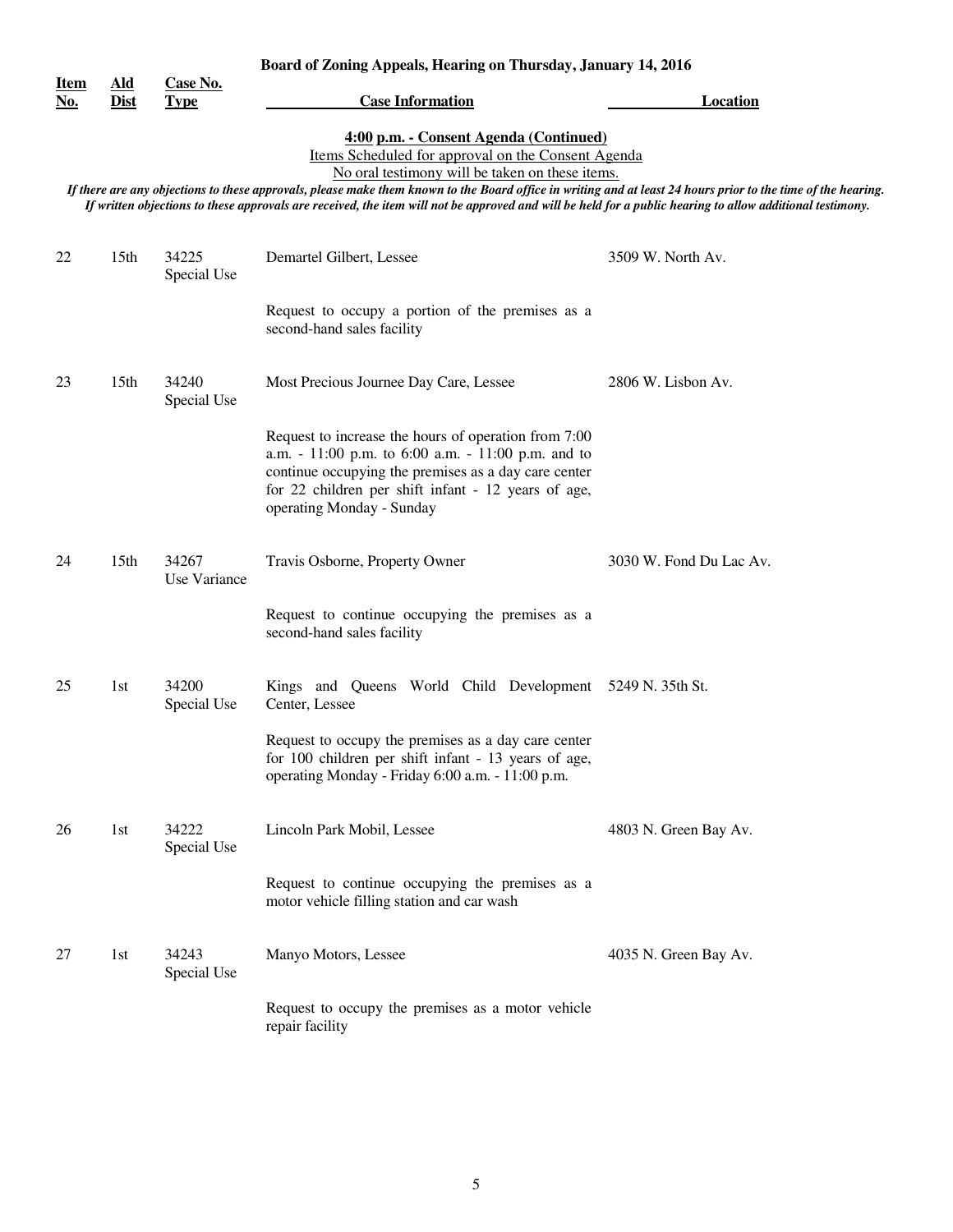|                           |                                                    |                                  | Board of Zoning Appeals, Hearing on Thursday, January 14, 2016                                                                                                                                                                                                                                                                                                                                                                                                                |                            |  |
|---------------------------|----------------------------------------------------|----------------------------------|-------------------------------------------------------------------------------------------------------------------------------------------------------------------------------------------------------------------------------------------------------------------------------------------------------------------------------------------------------------------------------------------------------------------------------------------------------------------------------|----------------------------|--|
| <u>Item</u><br><u>No.</u> | $\underline{\mathbf{A}}\mathbf{Id}$<br><b>Dist</b> | Case No.<br><b>Type</b>          | <b>Case Information</b>                                                                                                                                                                                                                                                                                                                                                                                                                                                       | <b>Location</b>            |  |
|                           |                                                    |                                  | 4:00 p.m. - Consent Agenda (Continued)<br>Items Scheduled for approval on the Consent Agenda<br>No oral testimony will be taken on these items.<br>If there are any objections to these approvals, please make them known to the Board office in writing and at least 24 hours prior to the time of the hearing.<br>If written objections to these approvals are received, the item will not be approved and will be held for a public hearing to allow additional testimony. |                            |  |
| 28                        | 2nd                                                | 34232<br>Special Use             | Ivy Lane Corporation, Lessee                                                                                                                                                                                                                                                                                                                                                                                                                                                  | 7028 W. Capitol Dr.        |  |
|                           |                                                    |                                  | Request to continue occupying the premises as a<br>motor vehicle repair facility                                                                                                                                                                                                                                                                                                                                                                                              |                            |  |
| 29                        | 3rd                                                | 34231<br>Special Use             | Ivy Lane Corporation, Lessee                                                                                                                                                                                                                                                                                                                                                                                                                                                  | 1700 E. North Av.          |  |
|                           |                                                    |                                  | Request to continue occupying the premises as a<br>motor vehicle repair facility                                                                                                                                                                                                                                                                                                                                                                                              |                            |  |
| 30                        | 4th                                                | 34209<br>Dimensional<br>Variance | Milwaukee Public Market, Lessee                                                                                                                                                                                                                                                                                                                                                                                                                                               | 445 N. Broadway            |  |
|                           |                                                    |                                  | Request to erect a freestanding sign that exceeds the<br>maximum allowed area (allowed 35 sq.ft. / proposed<br>44 sq.ft.)                                                                                                                                                                                                                                                                                                                                                     |                            |  |
| 31                        | 5th                                                | 34211<br>Special Use             | Jagdisher Singh Kler, Property Owner                                                                                                                                                                                                                                                                                                                                                                                                                                          | 9922 W. Capitol Dr.        |  |
|                           |                                                    |                                  | Request to continue occupying the premises as a<br>motor vehicle filling station and car wash                                                                                                                                                                                                                                                                                                                                                                                 |                            |  |
| 32                        | 5th                                                | 34233<br>Special Use             | BFC Properties LLC, Property Owner                                                                                                                                                                                                                                                                                                                                                                                                                                            | 11310 W. Silver Spring Rd. |  |
|                           |                                                    |                                  | Request to continue occupying the premises as a<br>motor vehicle sales and repair facility                                                                                                                                                                                                                                                                                                                                                                                    |                            |  |
| 33                        | 5th                                                | 34241<br>Special Use             | Planting Seeds Early Child Care, Lessee                                                                                                                                                                                                                                                                                                                                                                                                                                       | 10230 W. Fond Du Lac Av.   |  |
|                           |                                                    |                                  | Request to increase the hours of operation from 7:30<br>a.m. - 5:30 p.m. to 6:00 a.m. - 6:00 p.m. Monday -<br>Friday, and to continue occupying the premises as a<br>day care center for 37 children per shift infant - 4<br>years of age (this is a new operator)                                                                                                                                                                                                            |                            |  |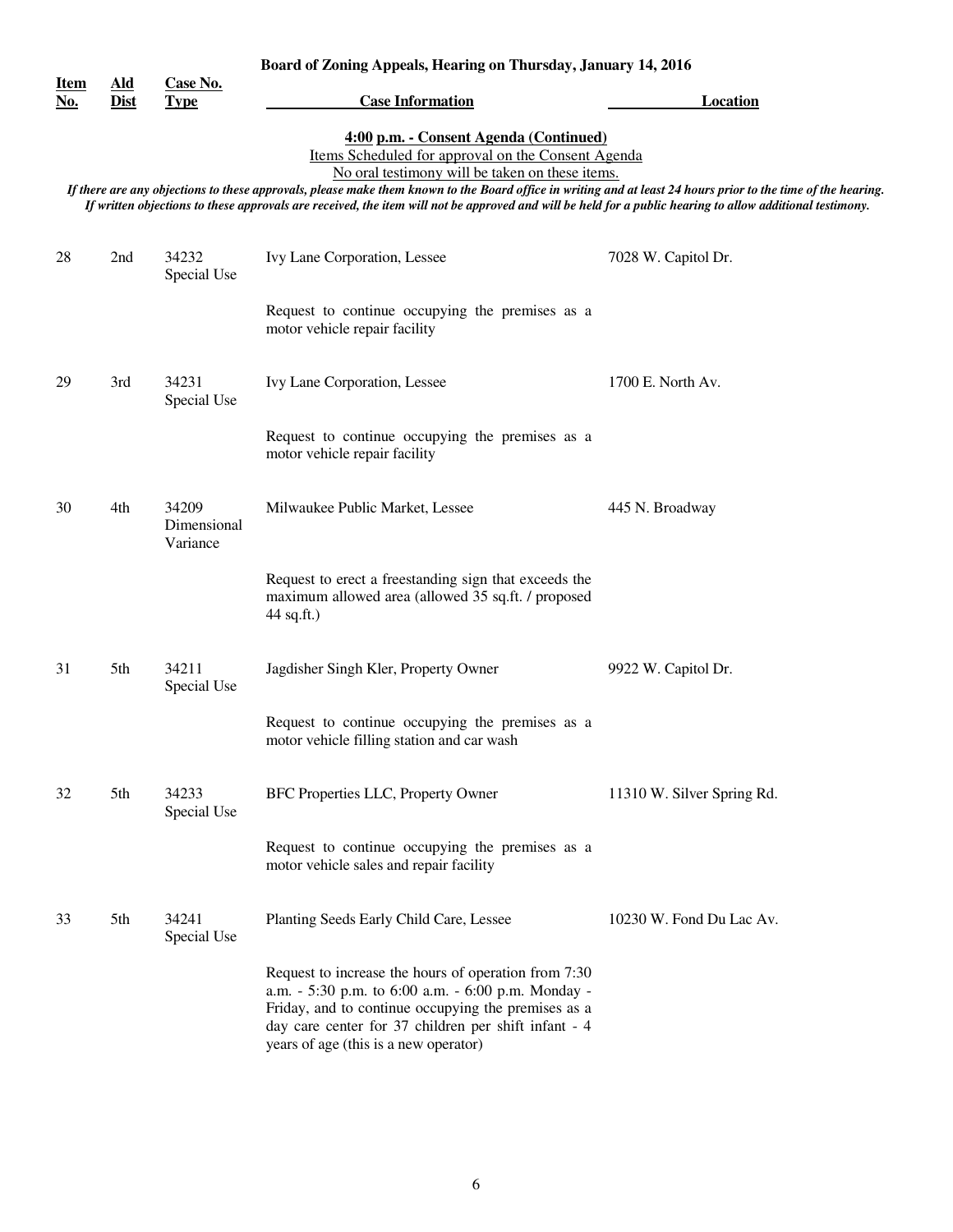|                           | Board of Zoning Appeals, Hearing on Thursday, January 14, 2016 |                         |                                                                                                                                                                                                                                                                                                                                                                                                                                                                               |                    |
|---------------------------|----------------------------------------------------------------|-------------------------|-------------------------------------------------------------------------------------------------------------------------------------------------------------------------------------------------------------------------------------------------------------------------------------------------------------------------------------------------------------------------------------------------------------------------------------------------------------------------------|--------------------|
| <u>Item</u><br><u>No.</u> | $\underline{\mathbf{A}}\mathbf{Id}$<br><b>Dist</b>             | Case No.<br><b>Type</b> | <b>Case Information</b>                                                                                                                                                                                                                                                                                                                                                                                                                                                       | <b>Location</b>    |
|                           |                                                                |                         | 4:00 p.m. - Consent Agenda (Continued)<br>Items Scheduled for approval on the Consent Agenda<br>No oral testimony will be taken on these items.<br>If there are any objections to these approvals, please make them known to the Board office in writing and at least 24 hours prior to the time of the hearing.<br>If written objections to these approvals are received, the item will not be approved and will be held for a public hearing to allow additional testimony. |                    |
| 34                        | 6th                                                            | 34226<br>Special Use    | Bridgeman Foods II, Inc./J.B. Properties, Property 633 W. North Av.<br>Owner                                                                                                                                                                                                                                                                                                                                                                                                  |                    |
|                           |                                                                |                         | Request to continue occupying the premises as a fast-<br>food/carry-out restaurant with a drive-through<br>facility                                                                                                                                                                                                                                                                                                                                                           |                    |
| 35                        | 6th                                                            | 34227<br>Special Use    | Bridgeman Foods II, Inc./J.B. Properties, Property 627 E. Capitol Dr.<br>Owner                                                                                                                                                                                                                                                                                                                                                                                                |                    |
|                           |                                                                |                         | Request to continue occupying the premises as a fast-<br>food/carry-out restaurant with a drive-through<br>facility                                                                                                                                                                                                                                                                                                                                                           |                    |
| 36                        | 6th                                                            | 34235<br>Special Use    | Yellow Cab Cooperative, Property Owner                                                                                                                                                                                                                                                                                                                                                                                                                                        | 1747 N. 6th St.    |
|                           |                                                                |                         | Request to continue occupying the premises as a<br>ground transportation service                                                                                                                                                                                                                                                                                                                                                                                              |                    |
| 37                        | 6th                                                            | 34244<br>Special Use    | Fala7 Investments, LLC, Property Owner                                                                                                                                                                                                                                                                                                                                                                                                                                        | 3351 N. Holton St. |
|                           |                                                                |                         | Request to occupy the premises as a general office.                                                                                                                                                                                                                                                                                                                                                                                                                           |                    |
| 38                        | 6th                                                            | 34254<br>Special Use    | Trinity Christian Methodist Episcopal Church, 3820 N. 20th St.<br>Property Owner                                                                                                                                                                                                                                                                                                                                                                                              |                    |
|                           |                                                                |                         | Request to continue occupying the premises as a<br>religious assembly hall                                                                                                                                                                                                                                                                                                                                                                                                    |                    |
| 39                        | 6th                                                            | 34262<br>Special Use    | All My Children Learning Academy, Lessee                                                                                                                                                                                                                                                                                                                                                                                                                                      | 2979 N. Palmer St. |
|                           |                                                                |                         | Request to continue occupying the premises as a 24<br>hour day care center for 20 children per shift infant -<br>12 years of age, operating Monday - Sunday                                                                                                                                                                                                                                                                                                                   |                    |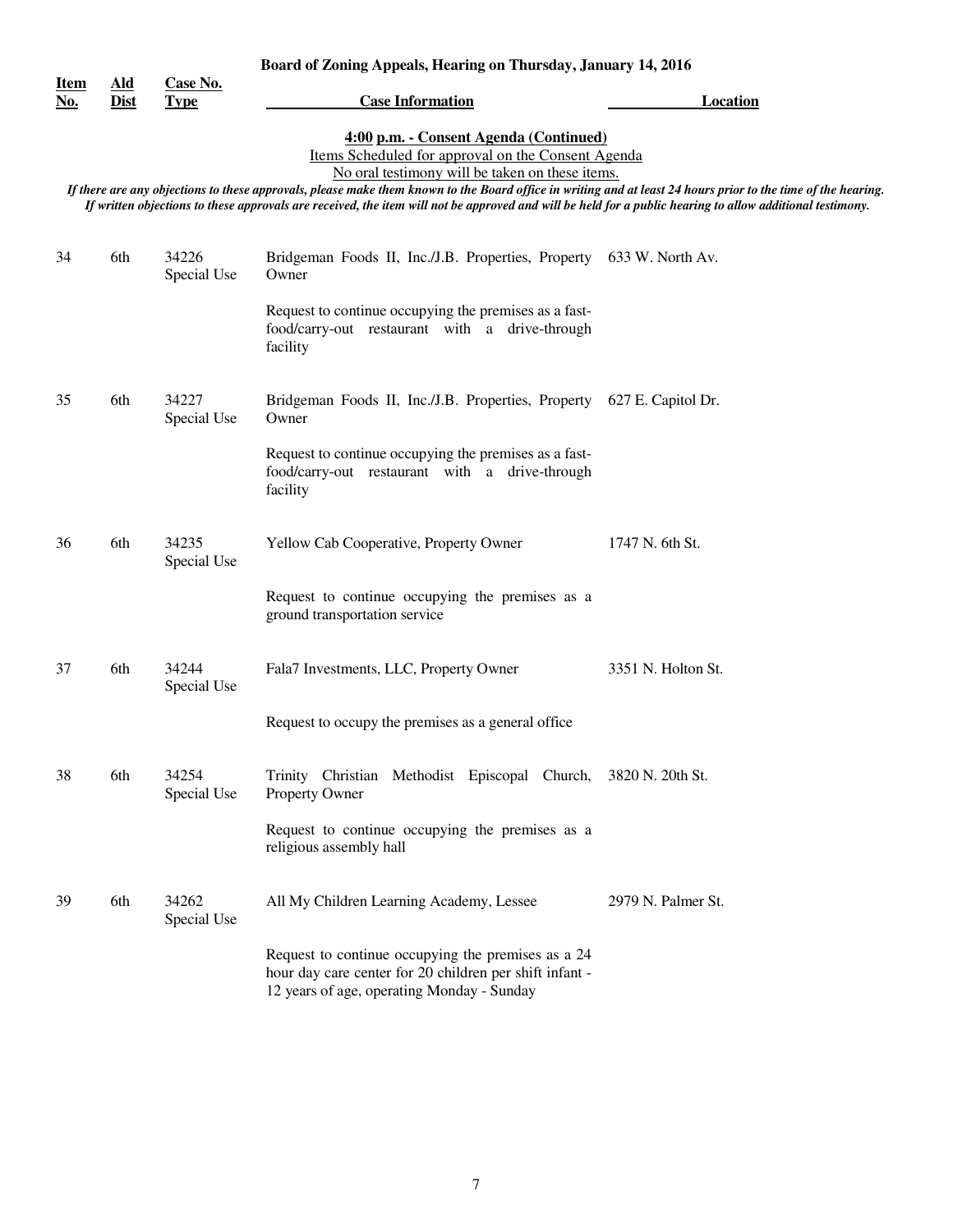|                           |                                                                                                                                                                                                                                                                                                                                                                                                                                                                               |                                                  | Board of Zoning Appeals, Hearing on Thursday, January 14, 2016                                                              |                         |  |
|---------------------------|-------------------------------------------------------------------------------------------------------------------------------------------------------------------------------------------------------------------------------------------------------------------------------------------------------------------------------------------------------------------------------------------------------------------------------------------------------------------------------|--------------------------------------------------|-----------------------------------------------------------------------------------------------------------------------------|-------------------------|--|
| <u>Item</u><br><u>No.</u> | $\underline{\mathbf{A}}\mathbf{Id}$<br><b>Dist</b>                                                                                                                                                                                                                                                                                                                                                                                                                            | Case No.<br><b>Type</b>                          | <b>Case Information</b>                                                                                                     | <b>Location</b>         |  |
|                           | 4:00 p.m. - Consent Agenda (Continued)<br>Items Scheduled for approval on the Consent Agenda<br>No oral testimony will be taken on these items.<br>If there are any objections to these approvals, please make them known to the Board office in writing and at least 24 hours prior to the time of the hearing.<br>If written objections to these approvals are received, the item will not be approved and will be held for a public hearing to allow additional testimony. |                                                  |                                                                                                                             |                         |  |
| 40                        | 7th                                                                                                                                                                                                                                                                                                                                                                                                                                                                           | 34204<br>Special Use                             | Inspired Word Ministries LLC, Property Owner                                                                                | 3410 W. Burleigh St.    |  |
|                           |                                                                                                                                                                                                                                                                                                                                                                                                                                                                               |                                                  | Request to continue occupying the premises as a<br>religious assembly hall                                                  |                         |  |
| 41                        | 7th                                                                                                                                                                                                                                                                                                                                                                                                                                                                           | 34215<br>Special Use                             | <b>Bestow Services, Lessee</b>                                                                                              | 4518 W. Burleigh St.    |  |
|                           |                                                                                                                                                                                                                                                                                                                                                                                                                                                                               |                                                  | Request to occupy a portion of the premises as a<br>social service facility                                                 |                         |  |
| 42                        | 7th                                                                                                                                                                                                                                                                                                                                                                                                                                                                           | 34229<br>Special Use                             | Villard Automotive, Lessee                                                                                                  | 5815 W. Villard Av.     |  |
|                           |                                                                                                                                                                                                                                                                                                                                                                                                                                                                               |                                                  | Request to occupy a portion of the premises as a<br>motor vehicle sales facility                                            |                         |  |
| 43                        | 8th                                                                                                                                                                                                                                                                                                                                                                                                                                                                           | 34068<br>Special Use/<br>Dimensional<br>Variance | B. Bohmann Plumbing, Inc., Property Owner                                                                                   | 2932 W. Forest Home Av. |  |
|                           |                                                                                                                                                                                                                                                                                                                                                                                                                                                                               |                                                  | Request to continue occupying the premises as a<br>contractor's yard that does not meet the minimum<br>required landscaping |                         |  |
| 44                        | 8th                                                                                                                                                                                                                                                                                                                                                                                                                                                                           | 34242<br>Special Use                             | Maria Reyes, Lessee                                                                                                         | 3234 W. Greenfield Av.  |  |
|                           |                                                                                                                                                                                                                                                                                                                                                                                                                                                                               |                                                  | Request to occupy the premises as a general office                                                                          |                         |  |
| 45                        | 8th                                                                                                                                                                                                                                                                                                                                                                                                                                                                           | 34223<br>Special Use                             | ACIF Corp., Prospective Buyer                                                                                               | 2900 W. Lincoln Av.     |  |
|                           |                                                                                                                                                                                                                                                                                                                                                                                                                                                                               |                                                  | Request to occupy the premises as a religious<br>assembly hall                                                              |                         |  |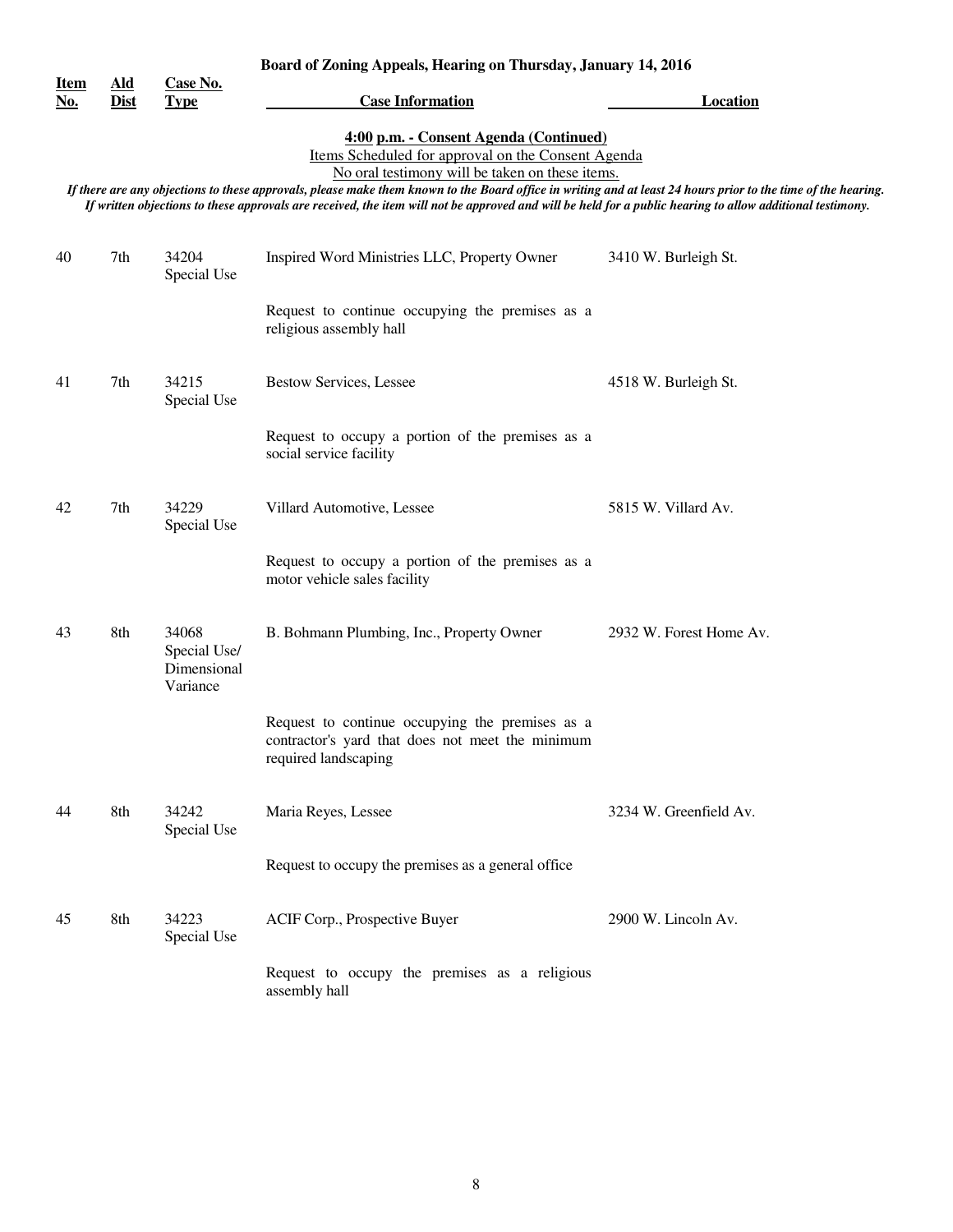|                           | Board of Zoning Appeals, Hearing on Thursday, January 14, 2016 |                                                  |                                                                                                                                                                                                                                                                   |                     |
|---------------------------|----------------------------------------------------------------|--------------------------------------------------|-------------------------------------------------------------------------------------------------------------------------------------------------------------------------------------------------------------------------------------------------------------------|---------------------|
| <b>Item</b><br><u>No.</u> | <u>Ald</u><br>Dist                                             | Case No.<br><b>Type</b>                          | <b>Case Information</b>                                                                                                                                                                                                                                           | <b>Location</b>     |
|                           |                                                                |                                                  | 4:00 p.m. Public Hearings<br>Please note that each item scheduled for a public hearing has been scheduled for approximately five to ten minutes.<br>If an item takes longer than its allotted time, the item may be adjourned to the next available hearing date. |                     |
| 46                        | 9th                                                            | 34159<br>Special Use                             | LJ Auto Repair & Services, Lessee                                                                                                                                                                                                                                 | 7928 W. Clinton Av. |
|                           |                                                                |                                                  | Request to add a motor vehicle sales facility to the<br>Board-approved motor vehicle repair facility                                                                                                                                                              |                     |
| 47                        | 9th                                                            | 34123<br>Appeal of an<br>Order                   | Farhan Ghaffar, Property Owner                                                                                                                                                                                                                                    | 7225 N. 76th St.    |
|                           |                                                                |                                                  | Request to appeal an order from the Department of<br>Neighborhood Services stating that a portion of the<br>premises is being occupied as an assembly hall                                                                                                        |                     |
| 48                        | 9th                                                            | 34168<br>Special Use                             | Renee Schultz, Property Owner                                                                                                                                                                                                                                     | 7600 W. Dean Rd.    |
|                           |                                                                |                                                  | Request to occupy the premises as a community<br>center                                                                                                                                                                                                           |                     |
| 49                        | 10th                                                           | 33771<br>Special Use                             | Edna Butler, Lessee                                                                                                                                                                                                                                               | 7009 W. Capitol Dr. |
|                           |                                                                |                                                  | Request to occupy the premises as a hand car wash                                                                                                                                                                                                                 |                     |
| 50                        | 10th                                                           | 34084<br>Special Use                             | Patricia Carter-Lee, Lessee                                                                                                                                                                                                                                       | 5514 W. Lisbon Av.  |
|                           |                                                                |                                                  | Request to occupy the premises as a religious<br>assembly hall                                                                                                                                                                                                    |                     |
| 51                        | 10 <sub>th</sub>                                               | 34122<br>Special Use/<br>Dimensional<br>Variance | Missionary<br>Baptist Church, Inc., 7283 W. Appleton Av.<br>St.<br>Peter<br>Prospective Buyer                                                                                                                                                                     |                     |
|                           |                                                                |                                                  | Request to occupy the premises as a religious<br>assembly hall that does not meet the minimum<br>required landscaping                                                                                                                                             |                     |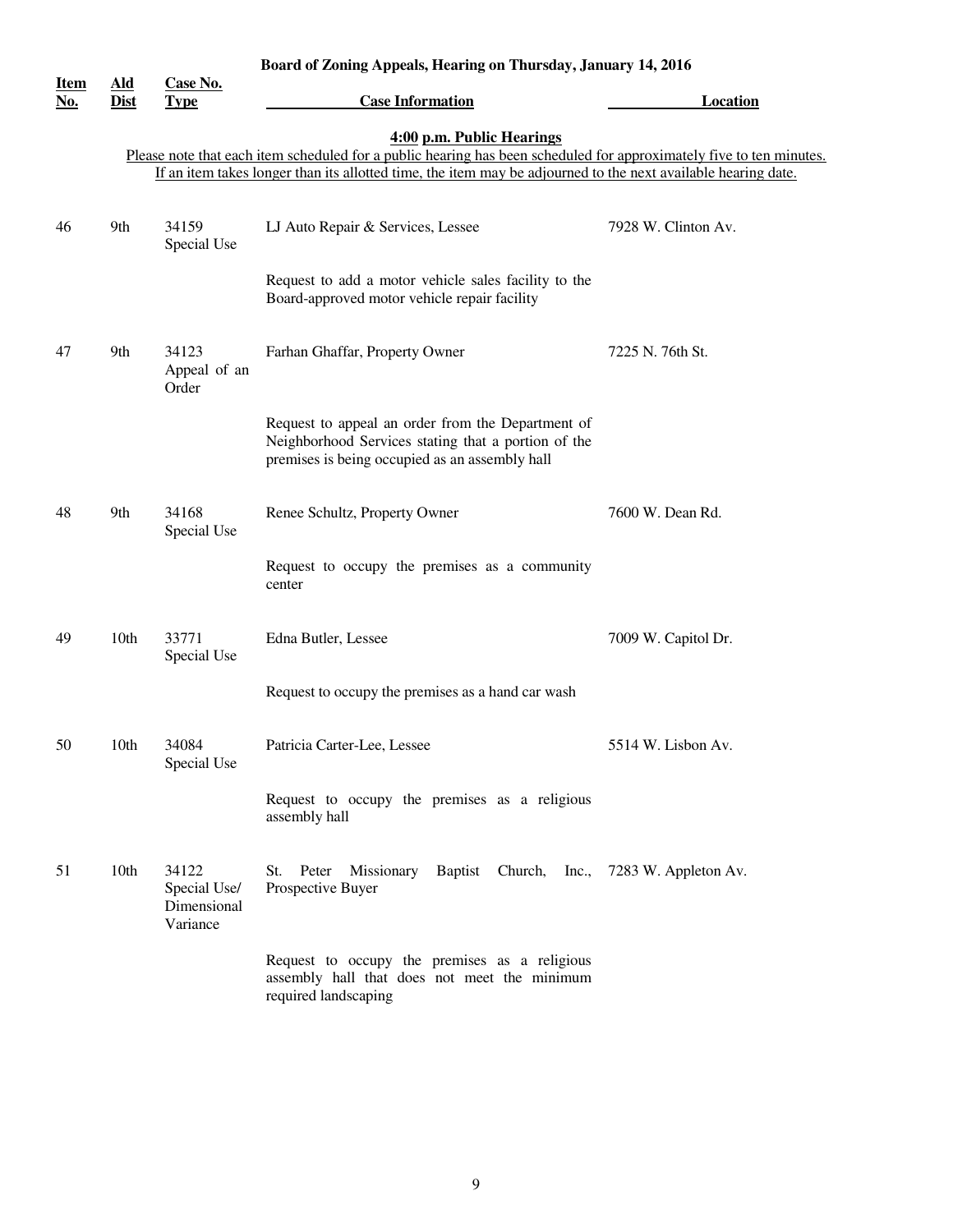|                           |                                                                                                                                                                                                                                                                               |                                                  | Board of Zoning Appeals, Hearing on Thursday, January 14, 2016                                                                                                                                                                                                    |                     |  |  |
|---------------------------|-------------------------------------------------------------------------------------------------------------------------------------------------------------------------------------------------------------------------------------------------------------------------------|--------------------------------------------------|-------------------------------------------------------------------------------------------------------------------------------------------------------------------------------------------------------------------------------------------------------------------|---------------------|--|--|
| <b>Item</b><br><u>No.</u> | Ald<br><b>Dist</b>                                                                                                                                                                                                                                                            | Case No.<br><b>Type</b>                          | <b>Case Information</b>                                                                                                                                                                                                                                           | Location            |  |  |
|                           | 4:00 p.m. Public Hearings (Continued)<br>Please note that each item scheduled for a public hearing has been scheduled for approximately five to ten minutes.<br>If an item takes longer than its allotted time, the item may be adjourned to the next available hearing date. |                                                  |                                                                                                                                                                                                                                                                   |                     |  |  |
| 52                        | 12th                                                                                                                                                                                                                                                                          | 34047<br>Special Use/<br>Dimensional<br>Variance | Phia Ly, Property Owner                                                                                                                                                                                                                                           | 2007 S. 15th Pl.    |  |  |
|                           |                                                                                                                                                                                                                                                                               |                                                  | Request to occupy the premises as a principal use<br>parking lot that does not meet the minimum required<br>landscaping                                                                                                                                           |                     |  |  |
| 53                        | 12 <sup>th</sup>                                                                                                                                                                                                                                                              | 34182<br>Special Use                             | Jessica Miramonti, Lessee                                                                                                                                                                                                                                         | 1727 W. Lincoln Av. |  |  |
|                           |                                                                                                                                                                                                                                                                               |                                                  | Request to occupy the premises as a day care center<br>for 25 children per shift infant - 12 years of age,<br>operating Monday - Friday 6:00 a.m. - 10:30 p.m.<br>and Saturday - Sunday 9:00 a.m. - 7:00 p.m.                                                     |                     |  |  |
|                           |                                                                                                                                                                                                                                                                               |                                                  | 5:00 p.m. Public Hearings<br>Please note that each item scheduled for a public hearing has been scheduled for approximately five to ten minutes.<br>If an item takes longer than its allotted time, the item may be adjourned to the next available hearing date. |                     |  |  |
| 54                        | 13th                                                                                                                                                                                                                                                                          | 34251<br>Special Use                             | New Cingular Wireless PCS, LLC, Lessee                                                                                                                                                                                                                            | 3929 S. 6th St.     |  |  |
|                           |                                                                                                                                                                                                                                                                               |                                                  | Request to construct a transmission tower that<br>exceeds the maximum allowed height                                                                                                                                                                              |                     |  |  |
| 55                        | 15 <sub>th</sub>                                                                                                                                                                                                                                                              | 34256<br>Use Variance                            | TransCenter for Youth LLC, Lessee                                                                                                                                                                                                                                 | 1003 W. North Av.   |  |  |
|                           |                                                                                                                                                                                                                                                                               |                                                  | Request to occupy the premises as a secondary<br>school for 125 students grades 7 - 12, operating<br>Monday - Friday 7:30 a.m. - 4:00 p.m.                                                                                                                        |                     |  |  |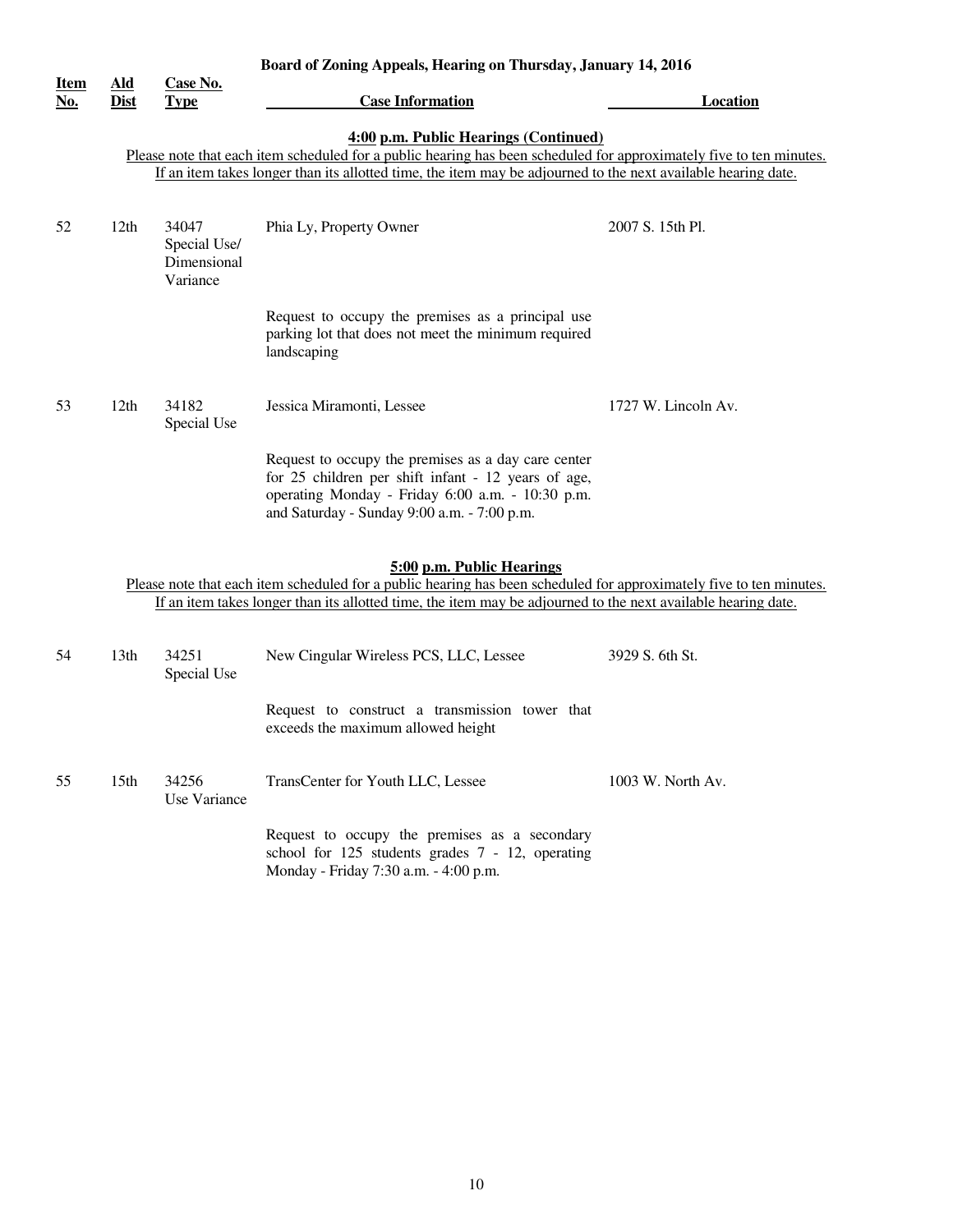| Board of Zoning Appeals, Hearing on Thursday, January 14, 2016<br><u>Ald</u><br>Case No. |                  |                                                   |                                                                                                                                                                                                                |                         |
|------------------------------------------------------------------------------------------|------------------|---------------------------------------------------|----------------------------------------------------------------------------------------------------------------------------------------------------------------------------------------------------------------|-------------------------|
| <b>Item</b><br><u>No.</u>                                                                | <b>Dist</b>      | <b>Type</b>                                       | <b>Case Information</b>                                                                                                                                                                                        | Location                |
|                                                                                          |                  |                                                   | 5:00 p.m. Public Hearings (Continued)                                                                                                                                                                          |                         |
|                                                                                          |                  |                                                   | Please note that each item scheduled for a public hearing has been scheduled for approximately five to ten minutes.                                                                                            |                         |
|                                                                                          |                  |                                                   | If an item takes longer than its allotted time, the item may be adjourned to the next available hearing date.                                                                                                  |                         |
| 56                                                                                       | 15 <sub>th</sub> | 34095<br>Special Use                              | Natasha Ragsdale, Lessee                                                                                                                                                                                       | 4701 W. Lisbon Av.      |
|                                                                                          |                  |                                                   | Request to occupy a portion of the premises as a day<br>care center for 37 children per shift infant - 12 years<br>of age, operating Monday - Friday 6:00 a.m. - 11:30<br>p.m.                                 |                         |
| 57                                                                                       | 15 <sub>th</sub> | 34141<br>Special Use                              | Choudry Petroleum, Property Owner                                                                                                                                                                              | 2709 N. 28th St.        |
|                                                                                          |                  |                                                   | Request to occupy the premises as a motor vehicle<br>repair facility                                                                                                                                           |                         |
| 58                                                                                       | 15 <sub>th</sub> | 34192<br>Other                                    | Ambrose Rhodes Jr., Property Owner                                                                                                                                                                             | 2496 W. Fond Du Lac Av. |
|                                                                                          |                  |                                                   | Request to appeal a determination by the Department<br>of Neighborhood Services stating that Board of<br>Zoning Appeals approval is required to operate a<br>motor vehicle repair and outdoor storage facility |                         |
| 59                                                                                       | 1st              | 34115<br>Special Use                              | Eric Broxton, Lessee                                                                                                                                                                                           | 4957 N. Teutonia Av.    |
|                                                                                          |                  |                                                   | Request to occupy the premises as a motor vehicle<br>repair facility                                                                                                                                           |                         |
| 60                                                                                       | 1st              | 34210<br>Special Use                              | Milwaukee Metropolitan Sewerage District, Property<br>Owner                                                                                                                                                    | 4350 N. 35th St.        |
|                                                                                          |                  |                                                   | Request to erect a transmission tower that exceeds<br>the maximum allowed height (allowed 85 ft. /<br>proposed 140 ft.)                                                                                        |                         |
| 61                                                                                       | 1st              | 34239<br>Use Variance/<br>Dimensional<br>Variance | Crown of Victory Church, Property Owner                                                                                                                                                                        | 2820 W. Stark St.       |
|                                                                                          |                  |                                                   | Request to occupy the premises as a religious<br>assembly hall that does not meet the minimum<br>required number of parking spaces                                                                             |                         |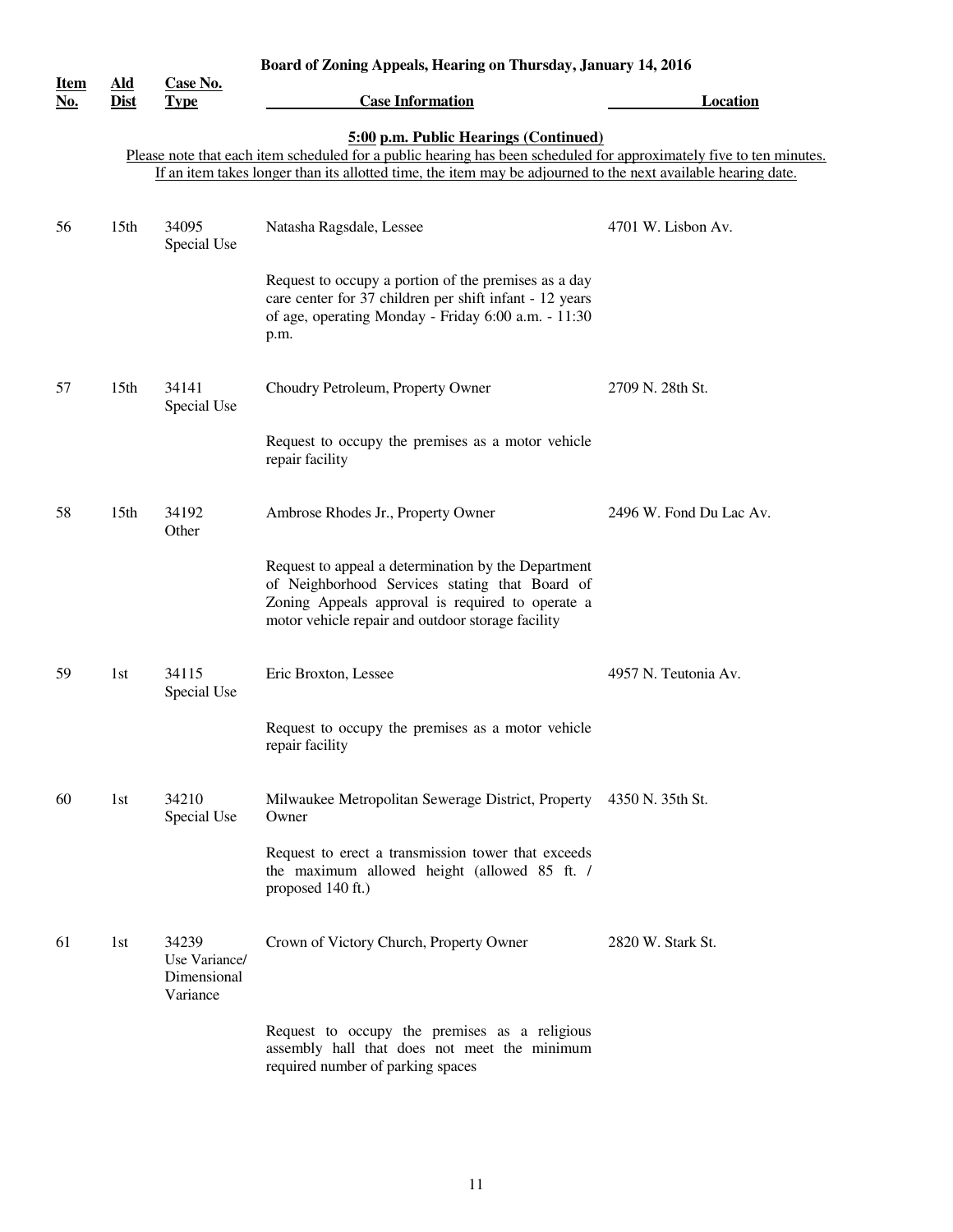| Board of Zoning Appeals, Hearing on Thursday, January 14, 2016 |                           |                                                  |                                                                                                                                                                                      |                       |  |  |
|----------------------------------------------------------------|---------------------------|--------------------------------------------------|--------------------------------------------------------------------------------------------------------------------------------------------------------------------------------------|-----------------------|--|--|
| <b>Item</b><br>No.                                             | Ald<br><b>Dist</b>        | <b>Case No.</b><br><b>Type</b>                   | <b>Case Information</b>                                                                                                                                                              | <b>Location</b>       |  |  |
|                                                                | 6:00 p.m. Public Hearings |                                                  |                                                                                                                                                                                      |                       |  |  |
|                                                                |                           |                                                  | Please note that each item scheduled for a public hearing has been scheduled for approximately five to ten minutes.                                                                  |                       |  |  |
|                                                                |                           |                                                  | If an item takes longer than its allotted time, the item may be adjourned to the next available hearing date.                                                                        |                       |  |  |
| 62                                                             | 3rd                       | 34146<br>Appeal of an<br>Order                   | Metro Realty Group, LLC, Property Owner                                                                                                                                              | 2075 N. Cambridge Av. |  |  |
|                                                                |                           |                                                  | Request to appeal an order from the Department of<br>Neighborhood Services stating that the required<br>number of parking spaces to dwelling units in a RM5<br>zoned district is 2:3 |                       |  |  |
| 63                                                             | 4th                       | 34081<br>Special Use/<br>Dimensional<br>Variance | Central Parking, Inc., Lessee                                                                                                                                                        | 401 W. Wisconsin Av.  |  |  |
|                                                                |                           |                                                  | Request to continue occupying the premises as a<br>principal use parking lot that does not meet the<br>minimum required landscaping                                                  |                       |  |  |
| 64                                                             | 4th                       | 34157<br>Special Use/<br>Dimensional<br>Variance | ABM Onsite Services - Midwest, Inc., Lessee                                                                                                                                          | 401 W. Wisconsin Av.  |  |  |
|                                                                |                           |                                                  | Request to continue occupying a portion of the<br>premises as a principal use parking lot that does not<br>meet the minimum required landscaping                                     |                       |  |  |
| 65                                                             | 5th                       | 34114<br>Special Use                             | Kai Trimble, Lessee                                                                                                                                                                  | 4542 N. 84th St.      |  |  |
|                                                                |                           |                                                  | Request to increase the number of occupants from 6<br>to 8 and to continue occupying the premises as a<br>group home                                                                 |                       |  |  |
| 66                                                             | 5th                       | 34249<br>Special Use                             | Jocelyn Hall, Lessee                                                                                                                                                                 | 8430 W. Capitol Dr.   |  |  |
|                                                                |                           |                                                  | Request to occupy the premises as a social service<br>facility                                                                                                                       |                       |  |  |